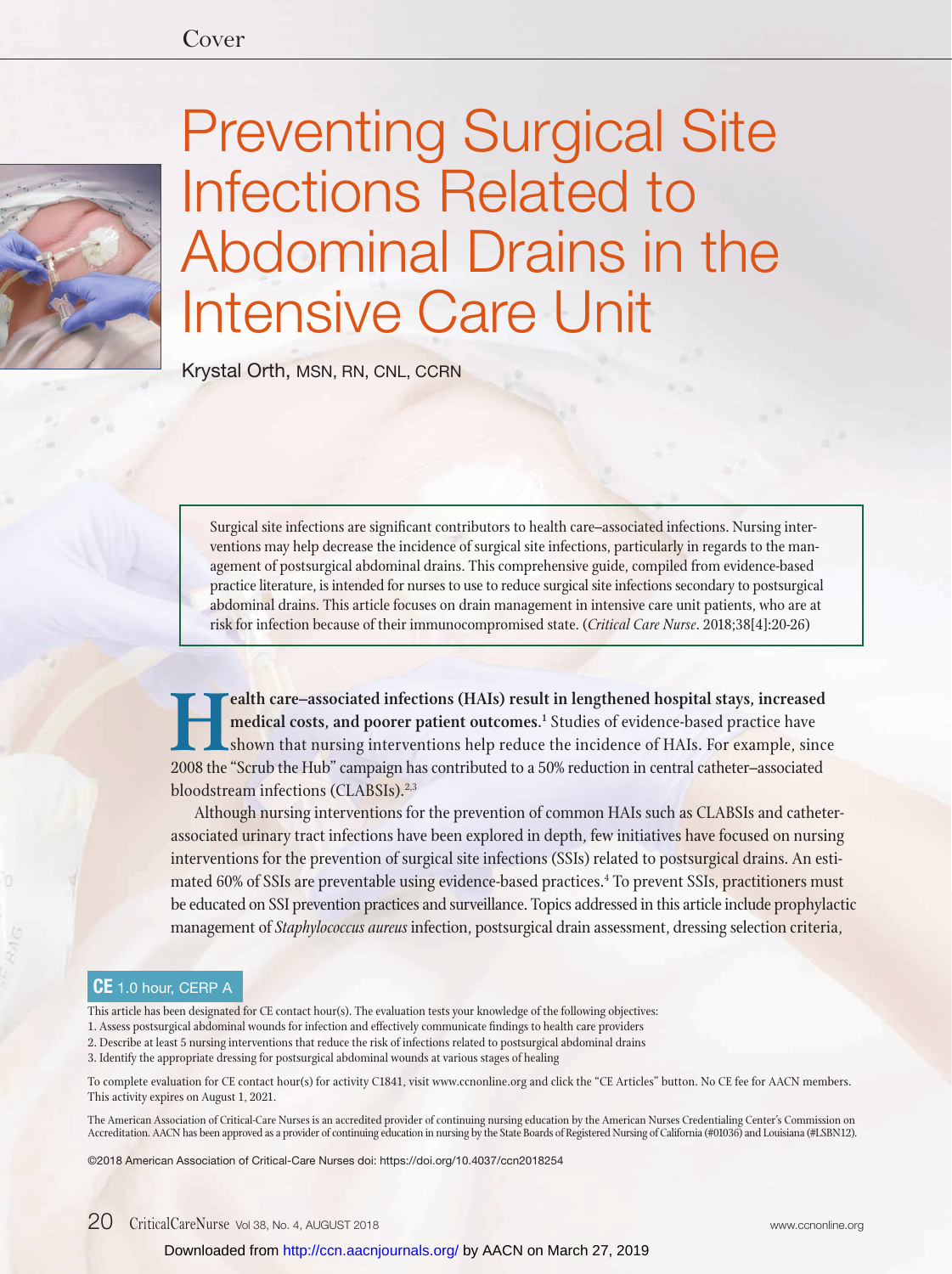tips to maintain drain patency, and assessment indicators for discontinuing drainage catheters.

#### **Background**

Surgical site infections are currently the most common and costly of all HAIs.<sup>4</sup> According to recent data published by the Centers for Disease Control and Prevention, nearly all US hospitals continue to report SSIs following abdominal procedures.3 These infections are defined by purulent drainage from the incision or a positive wound culture result in the presence of fever, localized pain, or abscess detected with imaging within 1 to 90 days postoperatively.4 Abdominal drains are commonly placed to prevent the retention of bodily fluids at an anastomosis, remove tissue fluids such as lymph that accumulate in the peritoneal cavity, or prevent hematoma formation.<sup>5</sup> Although drains are placed to help prevent SSIs following abdominal procedures, the addition of a drain creates a host environment suitable for infection if not managed properly. Nursing interventions to prevent SSIs related to abdominal drains in the intensive care unit (ICU) are imperative because patients in the ICU experience longer stays than other hospitalized patients and are at greater risk for SSI because of their immunocompromised state.

Various forms of postsurgical abdominal drains are available. Drains are categorized as active or passive. Passive drains use gravity and pressure differentials between the wound and the environment outside the body to remove exudate from the wound bed. Passive drains are typically open to air. An example of a passive drain is the Penrose drain, a hollow, compressible tube made of latex or silicone that permits drainage of exudate from surgical sites. Active drains use negative pressure or suction to remove exudate from the wound bed into a reservoir or closed container. The active drains most commonly used in postsurgical abdominal procedures are polyvinylchloride and silicone drains connected to a 100-mL or 400-mL silicone bulb drainage reservoir (eg, the Jackson-Pratt drain, Cardinal Health, Inc). Active drains are frequently selected to prevent

abdominal SSIs because of the ease of generating manual suction and because of their antireflux properties, which prevent backflow of fluid to the patient.<sup>6</sup> Active drains require maintenance to ensure their proper use and to prevent SSIs. This article addresses nursing interventions for properly maintaining negativepressure drains.

#### **Interventions to Prevent SSIs** Standard Precautions

Hand hygiene is the best way to prevent the spread of infection. Hands should be cleansed with soap and water or an alcohol rub solution before and after coming into direct contact with a patient, bodily fluids or secretions, or fomites and before and after using gloves. Gloves must be changed frequently to avoid transfer of pathogens to different areas of the body. If hands are visibly soiled, hands must

be washed with soap and water. Appropriate Active drains require maintenance to ensure their proper use and to prevent surgical site infections.

personal protective equipment, such as gloves, gowns, masks, and goggles, should be worn during patient care that places the provider in direct contact with blood and other bodily fluids. Single-use items must be discarded after 1 use, and multiuse medical devices such as stethoscopes, tray tables, patient beds, and the like must be disinfected between uses.<sup>7</sup> Following standard precautions during all patient contact prevents the spread of harmful pathogens such as vancomycin-resistant enterococci, *Clostridium difficile,* and methicillin-resistant *S aureus* (MRSA), which may contribute to SSIs and other infections.

#### Prophylactic Suppression of S aureus

The most common cause of SSI is *S aureus,* a potentially multidrug-resistant organism prevalent in the ICU environment. *Staphylococcus aureus* is a bacterium that resides on the skin and in the nares. Although *S aureus* may be part of a patient's normal flora, it may also be acquired during the hospital stay, acting as an

#### Author

*Krystal Orth is a staff nurse in the neurological and surgical intensive care unit at St. Joseph Medical Center in Tacoma, Washington. Corresponding author: Krystal Orth, MSN, RN, CNL, CCRN, St. Joseph Medical Center, 1717 S. J Street, Tacoma, WA 98405 (email: orth.krystal@gmail.com).* 

*To purchase electronic or print reprints, contact the American Association of Critical-Care Nurses, 101 Columbia, Aliso Viejo, CA 92656. Phone, (800) 899-1712 or (949) 362-2050 (ext 532); fax, (949) 362-2049; email, reprints@aacn.org.*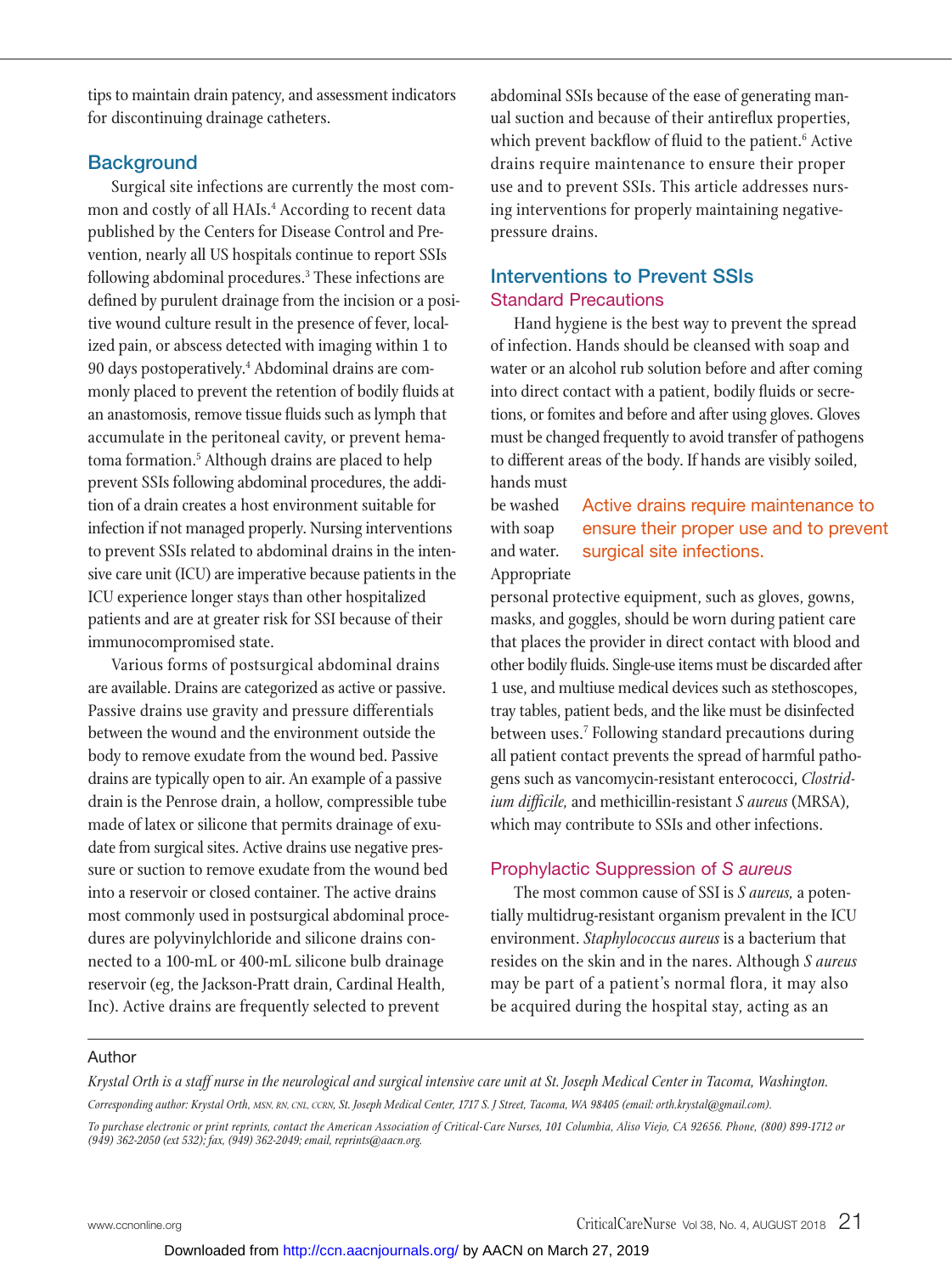opportunistic pathogen at the surgical or drain site. Evidence has shown that daily baths with cloths impregnated with 2% chlorhexidine gluconate (CHG) reduce multidrug-resistant organisms such as MRSA. Therefore, daily CHG baths help prevent SSI by decreasing the number of *S aureus* colonized on the skin.<sup>8</sup> In many ICUs, daily CHG bath practices are already in place as a means to decrease pathogens that contribute to the incidence of CLABSIs and catheter-associated urinary tract infections. In units where CHG baths are already in place, the importance of a thorough CHG bath for all ICU patients should be reinforced to limit SSIs due to postsurgical abdominal drains.

For patients whose nasal swab cultures are positive for MRSA, it is important to ensure contact isolation precautions are followed to prevent the spread of MRSA to care providers and other patients.<sup>7</sup> These precautions include cleansing the hands with soap and water or with an alcohol hand rub solution before entering and before leaving the room, wearing gown and gloves, and limiting the transfer in and out of the room of objects such as stethoscopes and glucometers that may host the organism.<sup>7</sup> In addition to receiving a daily CHG bath, patients whose cultures are positive for MRSA should also receive the antibiotic mupirocin swabbed in the nares daily for 5 days.<sup>8</sup> Mupirocin has been shown to be effective for eliminating *S aureus* in the nares immediately following application and for maintaining 90% eradication of the organism for up to 2 weeks following administration.<sup>8</sup> Because *S aureus* resides in the nares and on the skin, both sites must be addressed to prevent the transmission and colonization of the potentially harmful bacteria.

*Staphylococcus aureus* does not cause infection unless the number of organisms exceeds 1 million or a foreign body such as a postsurgical abdominal drain or Foley catheter is present. *Staphylococcus aureus* attaches to the foreign body via adhesions and creates a biofilm. It is therefore important to cleanse not only the skin with daily CHG baths but also to clean postsurgical abdominal drains and other foreign objects to effectively limit the presence of *S aureus* and decrease the patient's risk of acquiring an SSI.<sup>9</sup>

#### Postsurgical Drain Assessment

When assessing postsurgical abdominal drains, health care providers should address each of these

#### Table 1 Comparison of healthy and infected skin<sup>6</sup> **Healthy skin** Day 1-4: Skin edges are slightly swollen with mild redness Day 5-13: Granulation tissue present; hard ridges at edge of incision Week 2-1 year: Scar tissue forms **Infected skin** Purulent drainage Positive culture result at the incision site Pain or tenderness Localized swelling Redness Heat

questions: What type of drain was placed? Is the drain open (like a Penrose drain) or closed to air (as with Jackson-Pratt drains)? Where does the drain terminate in the body? How does placement affect the type, color, consistency, and expected odor of the drainage fluid? What is the volume of fluid obtained? Is there a dressing on the drain, and if so, does the dressing contain any drainage fluid? How does the skin look around the drain? Although the answers to many of these assessment questions vary depending on the drain type and its location in the abdominal cavity, healthy skin will have distinctly different characteristics from infected skin around the postsurgical abdominal drain exit site (Table 1).<sup>6</sup> Assessment findings will dictate selection of the appropriate nursing interventions. Additionally, many of these questions may be addressed in a thorough bedside report and during handoff, using knowledge and noting assessment findings identified by the previous nurse.

#### Selection of the Postsurgical Drain Dressing

Standard postprocedural care includes the maintenance of a sterile dressing at the site for 24 to 48 hours.<sup>10,11</sup> If the dressing becomes saturated or loose, the dressing should be changed using sterile technique.10 Before replacing the sterile dressing, cleanse the site around the surgical drain exit site with a swab containing CHG 2% (ChloraPrep, BD) to eliminate *S aureu*s and other multidrug-resistant organisms.<sup>12</sup> It is important to select a dressing that keeps the wound surface clean and slightly moist, such as transparent film that allows gas exchange between the skin and environment (Table 2).<sup>13</sup> Place a sterile dressing over the top.<sup>13</sup> If a large amount of exudate is present, notify the provider because the drain may need to be sutured or evaluated for proper placement and functioning.

Downloaded from<http://ccn.aacnjournals.org/>by AACN on March 27, 2019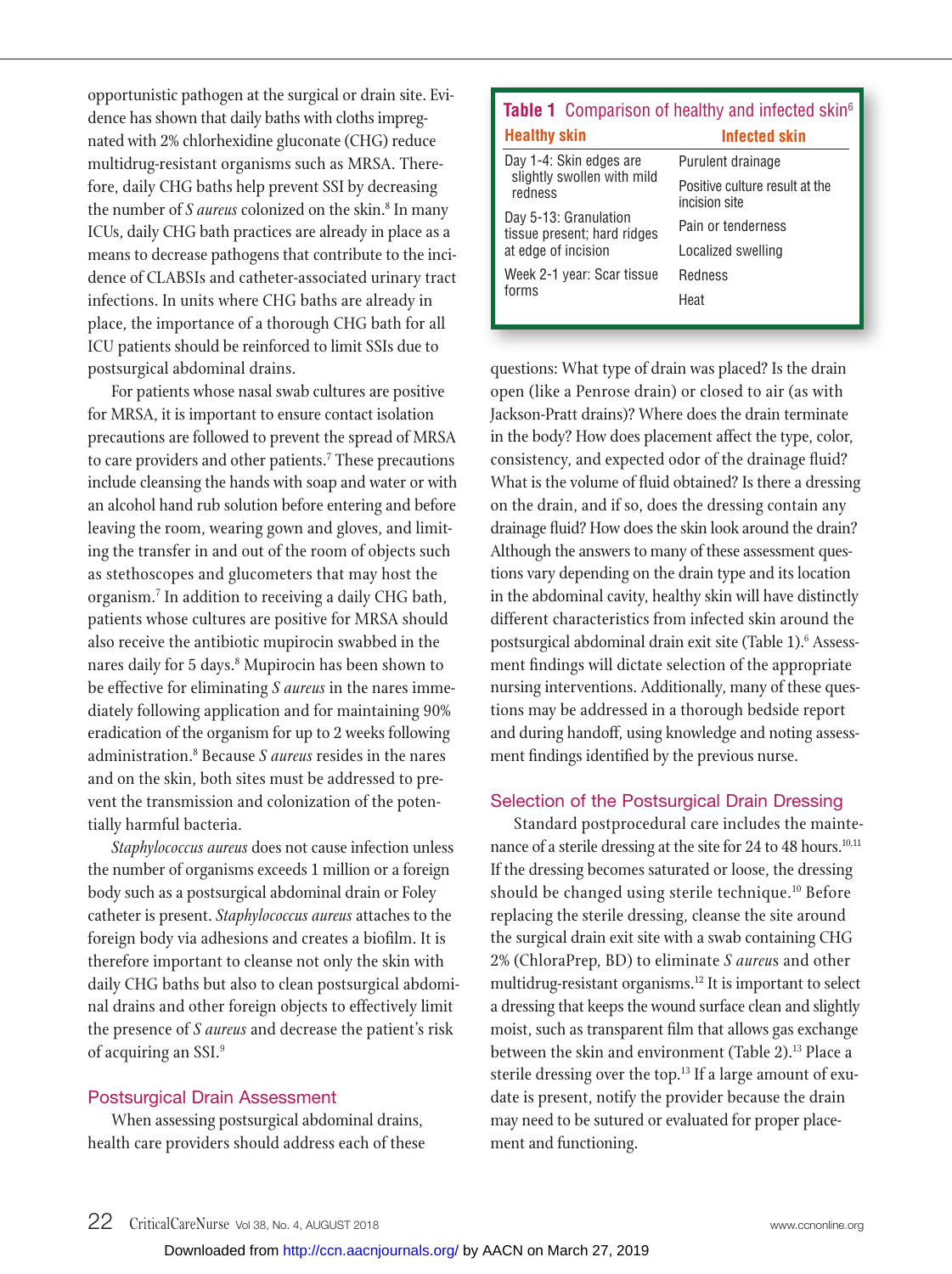| <b>Table 2</b> Wound dressings <sup>12</sup>                                                                                                                                                                                                                                                                  |              |                |                                                       |                                                                             |
|---------------------------------------------------------------------------------------------------------------------------------------------------------------------------------------------------------------------------------------------------------------------------------------------------------------|--------------|----------------|-------------------------------------------------------|-----------------------------------------------------------------------------|
| Postoperative time, h                                                                                                                                                                                                                                                                                         | Wound        | <b>Exudate</b> | <b>Dressing</b>                                       | <b>Examples</b> <sup>a</sup>                                                |
| $0 - 48$                                                                                                                                                                                                                                                                                                      | Red          | Any            | Transparent film/adhesive<br>semipermeable<br>Sterile | Bioclusive, BlisterFilm, CarraFilm,<br>Omniderm, Opsite, Polyskin, Tegaderm |
| >48                                                                                                                                                                                                                                                                                                           | Red          | None           | Open air                                              | Not applicable                                                              |
|                                                                                                                                                                                                                                                                                                               |              | Minimal        | Transparent<br>Sterile                                | Bioclusive, BlisterFilm, CarraFilm,<br>Omniderm, Opsite, Polyskin, Tegaderm |
| $>48$                                                                                                                                                                                                                                                                                                         | Yellow       | Moderate-large | Absorptive                                            | ABD pads, Covaderm, Curity<br>Abdominal Pads, Multipad                      |
| $>48$                                                                                                                                                                                                                                                                                                         | <b>Black</b> | Any            | Consult wound care<br>specialist                      | Not applicable                                                              |
| a Manufacturers: Bioclusive, Acelity; BlisterFilm, Covidien/Kendall; CarraFilm, Carrington; Covaderm, DeRoyal Industries, Inc; Curity Abdominal Pads, Covidien/Kendall;<br>Multipad, DeRoyal Industries, Inc; Omniderm, Omikron Scientific; Opsite, Smith & Nephew; Polyskin, Covidien/Kendall; Tegaderm, 3M. |              |                |                                                       |                                                                             |

After the drain has been in place for 48 hours, the dressing selected depends on the wound tissue color and amount of exudate produced at the wound bed. If there is no exudate after 48 hours, the dressing may be removed and the drain site left open to air. If exudate and redness are present at the wound bed, the area should be gently cleansed, leaving granulation tissue undisturbed. Use a transparent film or adhesive semipermeable dressing to cover the wound bed, and cover it with a sterile dressing (Table 2). Perform dressing changes only if the dressing is saturated to avoid disruption of new tissue formation.<sup>13</sup>

In a wound with yellow tissue, exudate is commonly present. Before the dressing change, consider obtaining an order and supplies for a wound culture if infection is suspected. Once the dressing has been removed, a wound culture specimen may be collected. After collecting the specimen, cleanse exudate away from the wound bed with sterile saline or water. For low to moderate drainage and superficial or partial-thickness wounds, apply a hydrocolloid dressing (Table 2). Hydrocolloid dressings prevent gas exchange with the environment by using a protective barrier that wicks exudate from the wound bed while allowing protection from secondary infection. For large exudates and partial- or full-thickness wounds, apply absorptive dressings (Table 2). Avoid dressing changes until the dressing becomes saturated. If eschar is noted, debridement and consultation with a wound care nurse may be necessary.<sup>13</sup>

Some surgeons have begun placing small disks that provide continuous CHG exposure (Biopatch, Ethicon)

at drain exit sites as additional means to reduce the incidence of SSI.14 Although many health care providers apply these disks as prophylaxis against SSI at drain exit sites, research on the efficacy of CHG-impregnated disks at postsurgical abdominal drain sites is limited.14 Further research on the efficacy of these disks is needed to determine if they will be recommended to reduce SSIs among patients with abdominal drains.

#### Maintaining Drain Patency

Postsurgical abdominal drains are placed near an anastomosis at risk for leakage to evacuate postsurgical fluid. Evacuation of the fluid before collection aims to decrease the incidence of leakage from an at-risk anastomosis, thereby

preventing infection.12 Thus, the efficacy of the If there is no exudate after 48 hours, the dressing may be removed and the drain site left open to air.

drain is dependent on the drain's ability to remove retained fluid in the abdominal cavity. Techniques for maintaining patency include performing sterile flushes, ensuring continuous pressure from negative-pressure devices such as Jackson-Pratt drains, stripping the tubing, and preventing kinks in the drainage tubing.

#### Flushing the Drainage Catheter

Flushing the drainage catheter is indicted if drain output has ceased or a significant decrease in output is noted.15 Flushing should be performed with 3 to 5 mL (depending on the site) of 0.9% sodium chloride to assess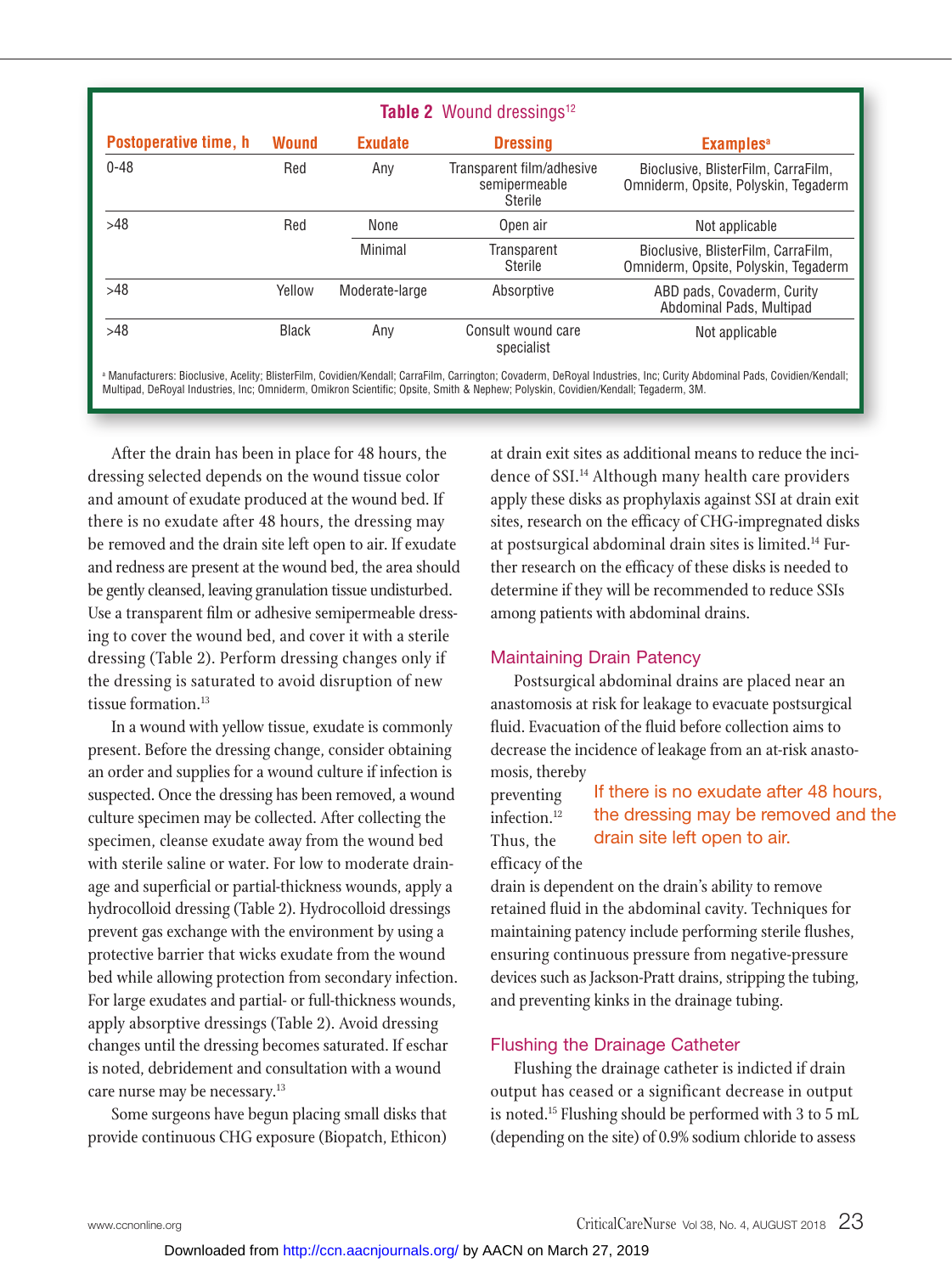for clogs.<sup>15</sup> Always obtain an order to flush before flushing the catheter. Many closed drainage systems contain needleless connector ports or stopcocks on the drainage tubing for flushing the drainage system. Before attaching the sterile syringe to the needleless connector, cleanse the connection port with an alcohol swab for 15 to 30 seconds using mechanical friction.<sup>16</sup> Once the port has been cleaned, attach the syringe and flush with one-third of the syringe volume.<sup>16</sup> If resistance is met, leakage around the drainage catheter is noted, or the patient reports pain, stop flushing the catheter and notify the provider; radiographic imaging may be needed to assess the drain for proper placement and functioning.<sup>15</sup> If flushing proceeds without resistance, instill another one-third of the saline volume, pause, and then deliver the remaining saline.<sup>16</sup> It is important to apply positive pressure only; do not aspirate with the syringe for any reason. After flushing, remove the syringe from the needleless connector and cleanse the needleless connector.<sup>16</sup> Ensure that drainage fluid is noted after flushing the catheter. For negative-pressure drains, ensure negative pressure is maintained by emptying the collection chamber before complete filling, thereby preventing potential clots or occlusions from developing because of loss of suction.<sup>6</sup> This procedure is outlined in a video available on the Memorial Sloan Kettering Cancer Center website.<sup>16</sup>

#### Maintaining Negative Pressure of Collection Bulbs

Negative-pressure drains, or drains in which the pressure in the collection chamber is greater than the pressure in the body cavity, depend on bulb or reservoir compression to generate suction force. In a study by Carruthers et al,<sup>17</sup> drain pressures were measured in collection bulbs of various sizes. The study revealed smaller drainage bulbs (100 mL) had greater peak suction pressures at -117.6 mm Hg than did larger drainage bulbs (400 mL), which had peak suction pressures of -71.4 mm Hg. These pressures were generated by squeezing the drainage bulb with a fist to the point of full compression. $^{17}$ 

Carruthers et al<sup>17</sup> also explored the suction generated among drains of all sizes by different modes of compression. They compared suction pressure following drainage bulb compression using the squeeze method (compressing the sides of the bulb along its longest axis) and using the bottom-toward-top method (pushing the bottom of the drain toward the top) (see Figure). Compressing



method (top) versus bottom-toward-top compression (bottom) on a negative-pressure drainage bulb.

the sides of the bulb by squeezing it with the fist generated significant negative pressure, whereas compressing the bottom of the drain toward the top did not result in any measurable suction (see Figure). Therefore, when applying compression to the bulb drain, the drain should be fully compressed by squeezing with a fist to generate negative pressure.<sup>17</sup>

#### Stripping the Drainage Tubing

Many surgeons also promote "stripping the tubing," which allows for clot disruption in the drainage tubing by mechanical friction. Stripping is performed by gripping the drainage tubing between the thumb and forefinger at the site closest to the exit site of the patient. This hand remains in place to stabilize the drain to prevent accidental drain removal during the stripping process. Grip the tubing between the thumb and forefinger of the other hand just distal to the stabilization hand on the drainage tubing. Move the distal thumb and forefinger down the drainage tubing while maintaining pressure until reaching the collection chamber.<sup>18</sup> If it is difficult to slide the hand down the tubing, place an alcohol swab around the tubing before placing the second hand to facilitate motion down the tubing.<sup>19</sup> This motion is akin to the motion used when curling a ribbon. Repeat as needed for clot disruption. This procedure is outlined in a video available on YouTube.19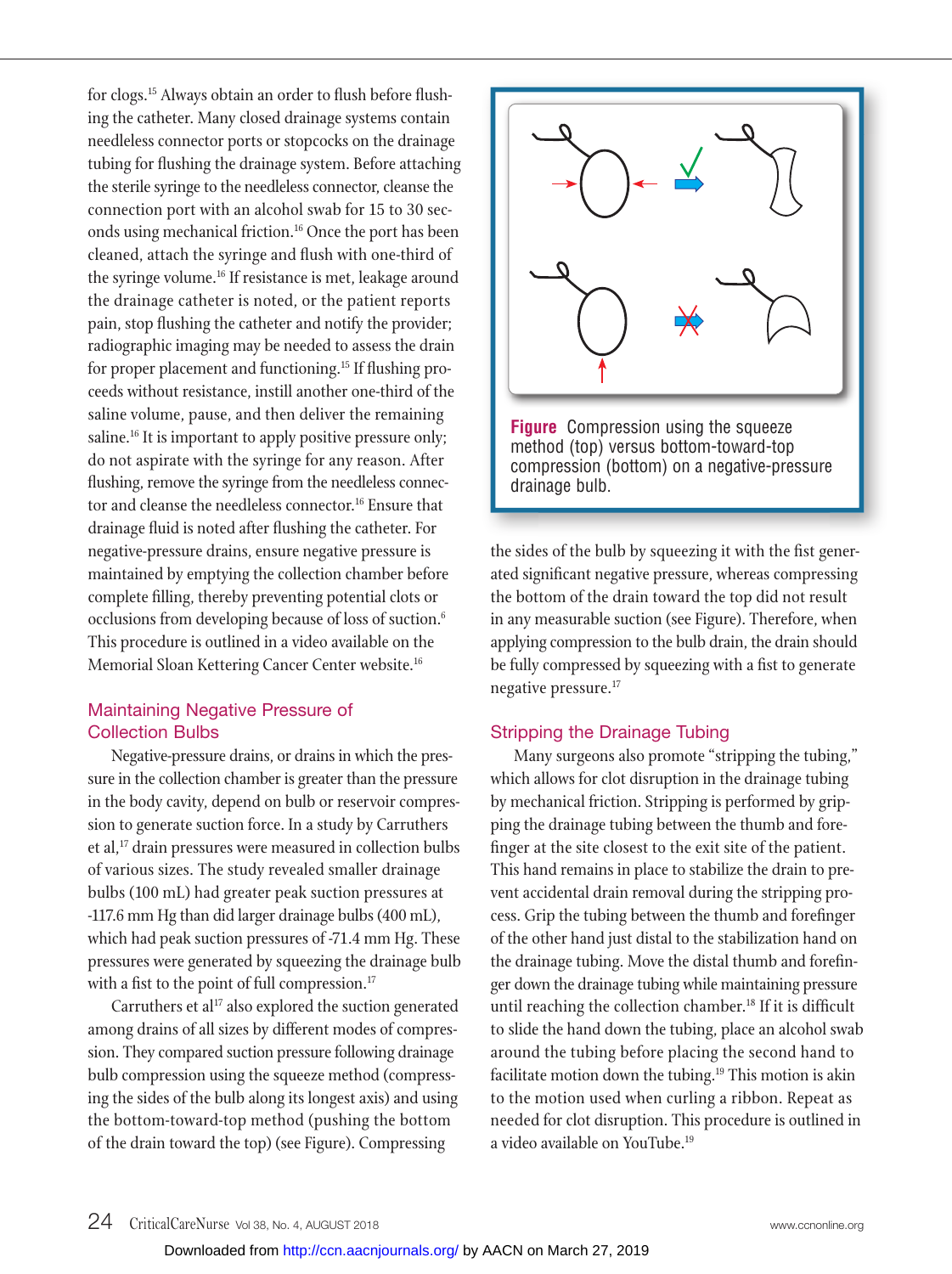Although stripping the tubing has been shown to help disrupt and prevent clots, stripping the tubing may cause potential complications. In a study that included 3 types of surgical drains (Hemovac, Zimmer Biomet; Reliavac, C. R. Bard, Inc; and Jackson-Pratt, Cardinal Health), investigators found that stripping the tubing resulted in a transient increase in negative pressure.<sup>20</sup> Repeated stripping may result in complications or trauma to the internal drainage site because elevated pressures may disrupt healing wound tissue.<sup>20</sup> This finding suggests that although stripping the tubing is an accepted practice, nurses should limit stripping to times when clot presence is suspected or upon provider request to prevent potential trauma to healing wound tissue.

#### Preventing Kinks

Preventing kinks in the drainage tubing is also important for preventing SSIs because kinks form easily and may cause complications if not identified. The recommendations presented in this section are widely accepted as common practice. Three types of ICU patients are at risk for developing kinks in the drainage tubing: those who are sedated, those with generalized weakness, and those who are mobile. Sedated patients and patients with generalized weakness are turned every 2 hours to relieve pressure points.<sup>21</sup> During this process, kinks may develop in the tubing and may not be discovered until the full body assessment. A similar event may occur in mobile patients who are able to ambulate or move frequently in bed. For these patients, the collection container may be pinned to the gown and a loop may be created at the exit site before applying the dressing, ensuring that the collection chamber is below the site of drainage (for gravity drains).6 Because all patients in the ICU are mobile, whether passively or actively, be sure to check the drainage tubing for kinks each time a patient is turned or after a patient has ambulated.

Maintaining patency of the surgical drain is imperative for the prevention of SSIs related to stasis of wound exudates at the surgical site. Additional resources are available in a video about caring for wound drainage systems posted on YouTube.<sup>22</sup>

#### **Drainage Assessment** Emptying the Drainage Reservoir

The drainage reservoir for a negative-pressure system should be emptied before filling or at least once

per shift. For closed drains, obtain a small measuring device and an alcohol swab. Grab the reservoir and remove the emptying cap. Flip the reservoir upside down and squeeze the contents into a clear container.<sup>18</sup> Measure the contents of the drainage and take note of the consistency, color, and odor. Significant increase in output, darken-

ing color, or increasing odor are concerning findings to discuss with the A significant increase in drain output, darkening color, or increasing odor are concerning findings to discuss with the provider.

provider.<sup>14</sup> Before recapping, swab the lip of the securement port with alcohol, squeeze the drainage reservoir with a fist (see Figure), and recap the device.<sup>18</sup>

#### Indications to Discontinue the Drainage Catheter

Monitor the amount of drainage and compare it with earlier drainage. If the amount of drainage has decreased for several days (and a blockage in the drainage catheter has been ruled out by flushing), the color of the output lightens, and the clarity of the drainage improves, communicate these assessment findings to the provider for possible discontinuation of the drainage catheter.<sup>17</sup> Removal of surgical drains as soon as indicated is one of the best ways to prevent infection because bacteria no longer have a direct conduit to the patient's skin or body.<sup>23</sup>

#### **Conclusion**

To effectively decrease the patient's risk of developing an SSI related to abdominal drains, a thorough assessment, routine drain maintenance, and communication with the provider regarding indications for discontinuing the drainage catheter should be performed. Although many of these actions occur during the shift assessment, drain maintenance is a continual process that requires vigilance by the nurse, even among immobile patients in the ICU. By following the guidelines discussed in this article, critical care nurses can ensure that even the most immunocompromised ICU patients remain free of SSIs related to postsurgical abdominal drains. CCN

Financial Disclosures None reported.

**el**etters

Now that you've read the article, create or contribute to an online discussion about this topic using eLetters. Just visit www.ccnonline.org and select the article you want to comment on. In the full-text or PDF view of the article, click "Responses" in the middle column and then "Submit a response."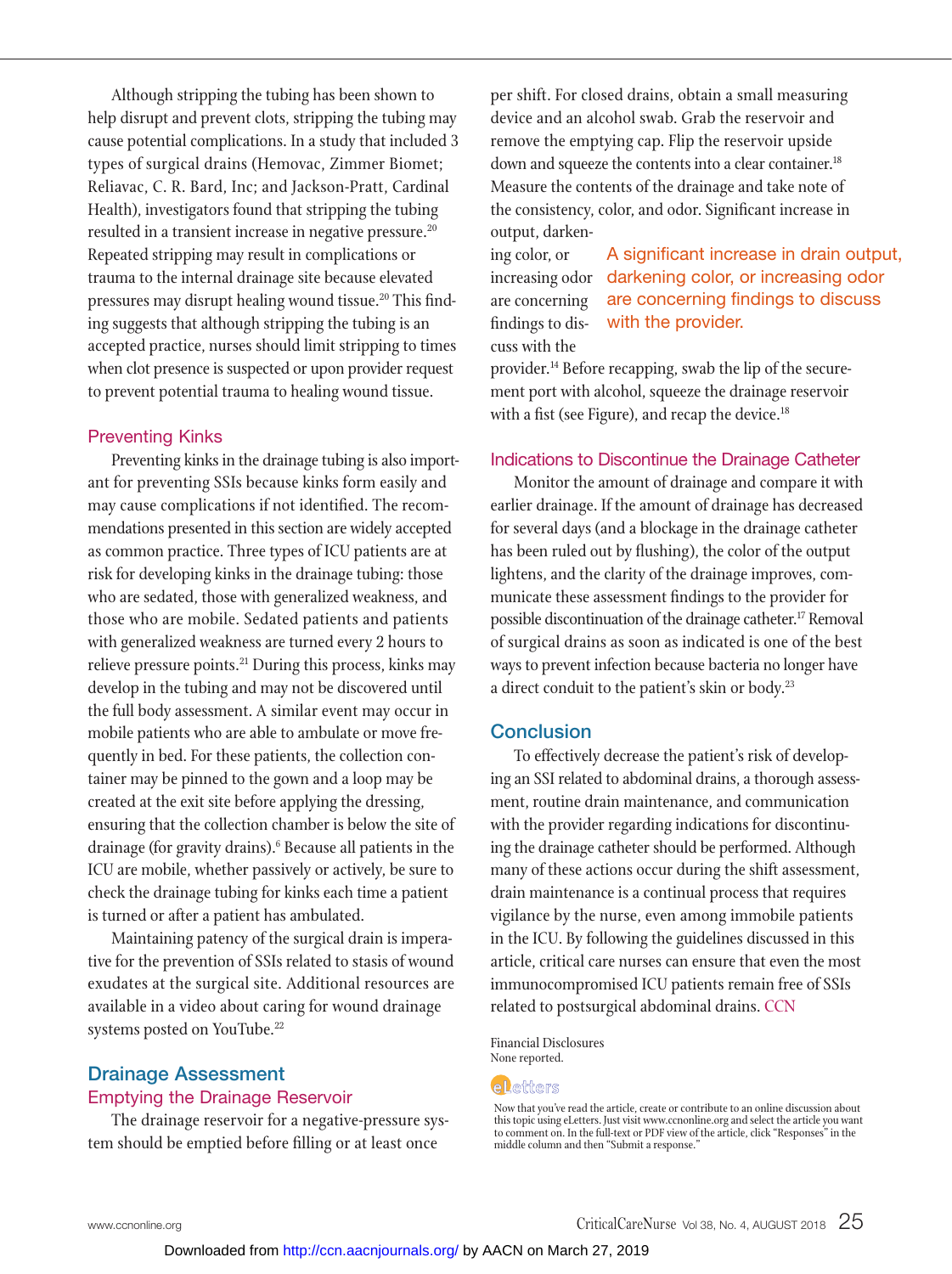### See also

To learn more about surgical site infections, read "Improving Surveillance and Prevention of Surgical Site Infection in Pediatric Cardiac Surgery" by Cannon et al in the *American Journal of Critical Care,* March 2016;25:e30-e37. Available at **www.ajcconline.org.**

References

- 1. HAI data and statistics. Centers for Disease Control and Prevention website. http://www.cdc.gov/hai/surveillance/index.html. Published March 2, 2016. Accessed November 5, 2017.
- 2. The Joint Commission. Scrub the hub! In: Preventing Central Line– Associated Bloodstream Infections: Useful Tools, an International Perspective. http://www.jointcommission.org/assets/1/6/CLABSI\_Toolkit \_Tool\_3-21\_Scrub\_the\_Hub.pdf. Published November 20, 2013. Accessed October 17, 2017.
- 3. Centers for Disease Control and Prevention. National and state healthcareassociated infections progress report. http://www.cdc.gov/HAI/pdfs /progress-report/hai-progress-report.pdf. Published March 2016. Accessed November 5, 2017.
- 4. Anderson DJ, Podgorny K, Berríos-Torres SI, et al. Strategies to prevent surgical site infections in acute care hospitals: 2014 update. *Infect Control Hosp Epidemiol.* 2014;35(6):605-627.
- 5. University of Washington Medical Center. Percutaneous abdominal or pelvic drain: what to expect. http://www.uwmedicine.org/services /radiology/documents/Articles/Percutaneous-Abdominal-Pelvic-Drain .pdf. Published February 2012. Accessed October 10, 2017.
- 6. Pfiedler Enterprises. Wound drain systems in perioperative nursing. http://www.pfiedler.com/ce/1200/files/assets/common/downloads /Wound%20Drain%20Systems%20in%20Perioperative%20Nursing.pdf. Published 2015. Accessed October 10, 2017.
- 7. Precautions to prevent spread of MRSA. Centers for Disease Control and Prevention website. http://www.cdc.gov/MRSA/healthcare/clinicians /precautions.html. Updated March 24, 2016. Accessed November 5, 2017.
- 8. Universal ICU decolonization: an enhanced protocol. Agency for Healthcare Research and Quality website. http://www.ahrq.gov/professionals /systems/hospital/universal\_icu\_decolonization/index.html. Published September 2013. Accessed September 12, 2017.
- Guyot A, Layer G. MRSA "bug bear" of a surgical practice: reducing the incidence of MRSA surgical site infections. *Ann R Coll Surg Engl.*  2006;88(2):222-223.
- 10. Mizell JS. Principles of abdominal wall closure. UpToDate website. http://www.uptodate.com/contents/principles-of-abdominal-wall -closure?source=search\_result&search=drains&selectedTitle=1%7E150. Published June 2016. Accessed November 5, 2017.
- 11. Walter CJ, Dumville JC, Sharp CA, Page T. Systematic review and metaanalysis of wound dressings in the prevention of surgical-site infections in surgical wounds healing by primary intention. *Br J Surg.* 2012;99(9): 1185-1194.
- 12. Hibbard JS. Analyses comparing the antimicrobial activity and safety of current antiseptic agents: a review. *J Infus Nurs.* 2005;28(3):194-207.
- 13. Zaiontz RG, Lewis SL. Inflammation and wound healing. In: Lewis SL, Dirksen RF, Heitkemper MM, Bucher L, Camera IM, eds. *Medical-Surgical Nursing: Assessment and Management of Clinical Problems.* 8th ed. St Louis, MO: Elsevier; 2011:193-198.
- 14. Weichman KE, Clavin NW, Miller HC, et al. Does the use of biopatch devices at drain sites reduce perioperative infectious complications in patients undergoing immediate tissue expander breast reconstruction? *Plast Reconstr Surg.* 2015;135(1):9e-17e.
- 15. Lorenz J, Thomas JL. Complications of percutaneous fluid drainage. *Semin Intervent Radiol.* 2006;23(2):194-204.
- 16. About your biliary drainage catheter. Memorial Sloan Kettering Cancer Center website. https://www.mskcc.org/cancer-care/patient-education /caring-your-biliary-drainage-catheter. Published June 30, 2016. Accessed November 3, 2017.
- 17. Carruthers KH, Eisemann BS, Lamp S, Kocak E. Optimizing the closed suction drainage system. *Plast Surg Nurs.* 2013;33(1):38-42.
- 18. Appendix B: Caring for JP Drains. Sutter Health CPMC website. http:// www.cpmc.org/learning/documents/breast-appB.html. Published 2014. Accessed November 3, 2017.
- 19. Northwestern Specialists in Plastic Surgery, S.C. Drain stripping. You-Tube website. https://www.youtube.com/watch?v=7-ABNBXztgc. Published April 9, 2014. Accessed November 3, 2017.
- 20. Grobmyer SR, Graham D, Brennan MF, Coit D. High-pressure gradients generated by closed-suction surgical drainage systems. *Surg Infect (Larchmt).* 2002;3(3):245-249.
- 21. Winkelman C, Higgins, PA, Chen YJ. Activity in the chronically critically ill. *Dimens Crit Care Nurs.* 2005;24(6):281-290.
- 22. Phillips P. Wound care: wound drainage systems. YouTube website. https://www.youtube.com/watch?v=4SoKHIwW-\_Q. Published May 17, 2011. Accessed September 12, 2017.
- 23. Kawai M, Tani M, Terasawa H, et al. Early removal of prophylactic drains reduces the risk of intra-abdominal infections in patients with pancreatic head resection: prospective study for 104 consecutive patients. *Ann Surg.* 2006;244(1):1-7.